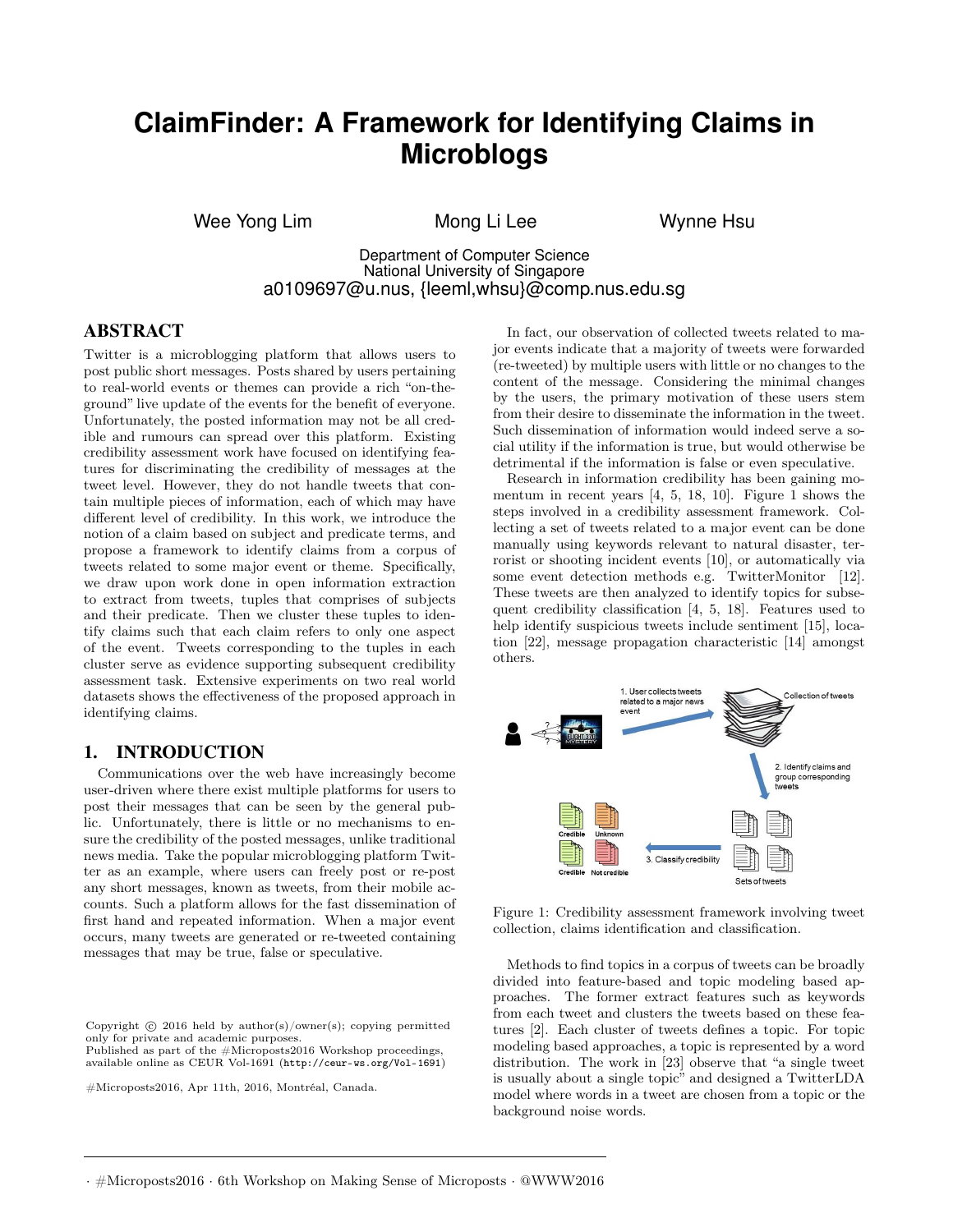We observe that tweets typically contain multiple claims and advocate that current approaches which cluster tweets based on topics is too coarse-grained to identify all the claims in tweets. Take for example the following tweet on the Nashville flood:

"Middle TN (Nashville) has been hit by a terrible flood. Text 90999 to make \$10 donation to the REDCROSS disaster relief. #nashvilleflood"

This tweet has two claims: (1) Nashville has been hit by a flood, and (2) one can make a \$10 donation by texting to 90999. It is important to identify both claims for subsequent credibility assessment. This is because while the first claim is likely to be true, the second claim appears highly suspicious. Existing credibility assessment work that utilizes tweet-level features will only give a single credibility score to this tweet and does not differentiate the two claims.

In this work, we formalize the concept of a "claim" in a corpus of tweets related to some major event. Our goal is to design a framework to identify the set of claims such that each claim refers to only one aspect of the event. Subsequently, the credibility of these claims can be verified against official sources. Note that the credibility assessment task is beyond the scope of this work.

We draw upon work done in the field of Open Information Extraction (IE) to extract entities in the tweets and the relationships between these entities. Then we construct tuples comprising of  $\langle subject, predicate \rangle$  from these entities/relationships. Finally, we cluster the tuples to form claims. The tweets that correspond to the cluster of tuples can be regarded as evidence supporting any subsequent credibility classification task. Extensive experiments on two real-world datasets of tweets demonstrate the effectiveness of our proposed approach to identify meaningful claims.

The paper is organized as follows. Section 2 defines the problem. Section 3 describes the proposed approach, and Section 4 gives an incremental method to identify claims. We present experiment results in Sections 5, followed by related work in Section 6 and conclude in Section 7.

# 2. PROBLEM DEFINITION

The objective of this work is to identify claims by grouping the tweets related to some major event such that tweets in each group refer to the same claim, of which can be true, false, speculative, conversational or simply spam in nature. We introduce the concept of a claim as follows:

**Definition 1.** A claim is the assertion of a subject and the corresponding predicate expression for the subject. It has the structure  $(S, P)$ , where S is the set of words that refer to the same subject, P is the set of words that express the same predicate on S .

The set of words that refer to the same subject/predicate is very much context dependent. For example, in a corpus of tweets on the missing flight MH370 incident, the words "plane" and "MH370 aircraft" are likely to reflect the same subject whilst this may not be true in other context involving multiple planes such as news reports on manoeuvres between military planes<sup>1</sup>. Here, we assume that the major event

 $1$ http://edition.cnn.com/2014/08/22/world/asia/us-chinaair-encounter/

provides the context for the claims and we would want to identify the claims within the event.

Since we do not assume that a tweet contains only one claim, we use an Open Information Extraction (OpenIE) tool [6] to extract from each tweet, zero or more triples of the form  $(E_1, R, E_2)$ , where  $E_1$  and  $E_2$  are each a set of words refering to real world entities, while R is a set of words describing the relationship between the entities  $E_1$ and E 2. Each triple is mapped to a subject-predicate tuple that has a structure similar to a claim, that is,  $\langle S, P \rangle$ where  $S = E_1 \cup E_2$  and  $P = R$ . Thus, a tweet is associated with a set of subject-predicate tuples  $\{t_1, t_2, ...\}$ .

**Problem Statement.** Let  $\mathcal{D}$  be a corpus of tweets related to a major event, and the  $i^{th}$  tweet in  $D$  is mapped to a set of tuples  $\{t_{i1}, t_{i2}, ...\}$ ,  $1 \leq i \leq |\mathcal{D}|$ . Let  $\mathcal{T}$  be the set of subject-predicate tuples obtained from all the tweets in  $\mathcal{D}$ . The goal is to obtain a partitioning  $\mathcal C$  of the tuples in  $\mathcal T$  such that  $C$  identifies the most number of claims in  $D$ .

By partitioning the tuples, we obtain a soft clustering of the corresponding tweets since a tweet can contain more than a claim. The tweets that correspond to the tuples in each cluster provide evidence for the credibility assessment of the claim.

Example. To provide an intuition of the tuple clustering and claim identification process, Table 1 shows the OpenIE triples and the subject-predicate tuples obtained for 3 tweets. To simplify discussion, let us cluster these tuples based on the similarity of their subject words. For each cluster, we construct a claim by taking the union of the words in S and P respectively. Table 2 shows the clusters obtained and the corresponding claims. Note that our approach identifies the multiple claims contained in the tweets. For example, tweet 1 has two claims  $(c_1 \text{ and } c_2)$ , tweet 2 has two claims  $(c_2 \text{ and } c_3)$ , while tweet 3 has three claims  $(c_3,$  $c_4$  and  $c_5$ ).

We will elaborate on our approach to identify claims in the next section.

# 3. CLAIMS IDENTIFICATION

Different from past tweets clustering work reviewed in Section 6, this work focuses on claim identification by clustering tuples mapped from OpenIE extractions of the tweets. We propose a 3-step  $ClaimFinder$  method (see Algorithm 1) which comprises of:

- 1. Preprocessing. We preprocess each tweet to remove known noise and tokenize the sentences prior to applying the OpenIE process.
- 2. Subject-predicate tuple extraction. We use the stateof-the-art OpenIE technique, ClausIE [6] to extract basic semantic units of information from the content of each tweet. Each extraction is mapped to a subjectpredicate tuple  $\langle S, P \rangle$ .
- 3. Clustering subject-predicate tuples. We define a similarity measure to compute the distance between the  $\langle S, P \rangle$  tuples. Then we can utilize methods such as agglomerative or spectral clustering [16] to cluster the tuples. Each cluster of tuples form a claim.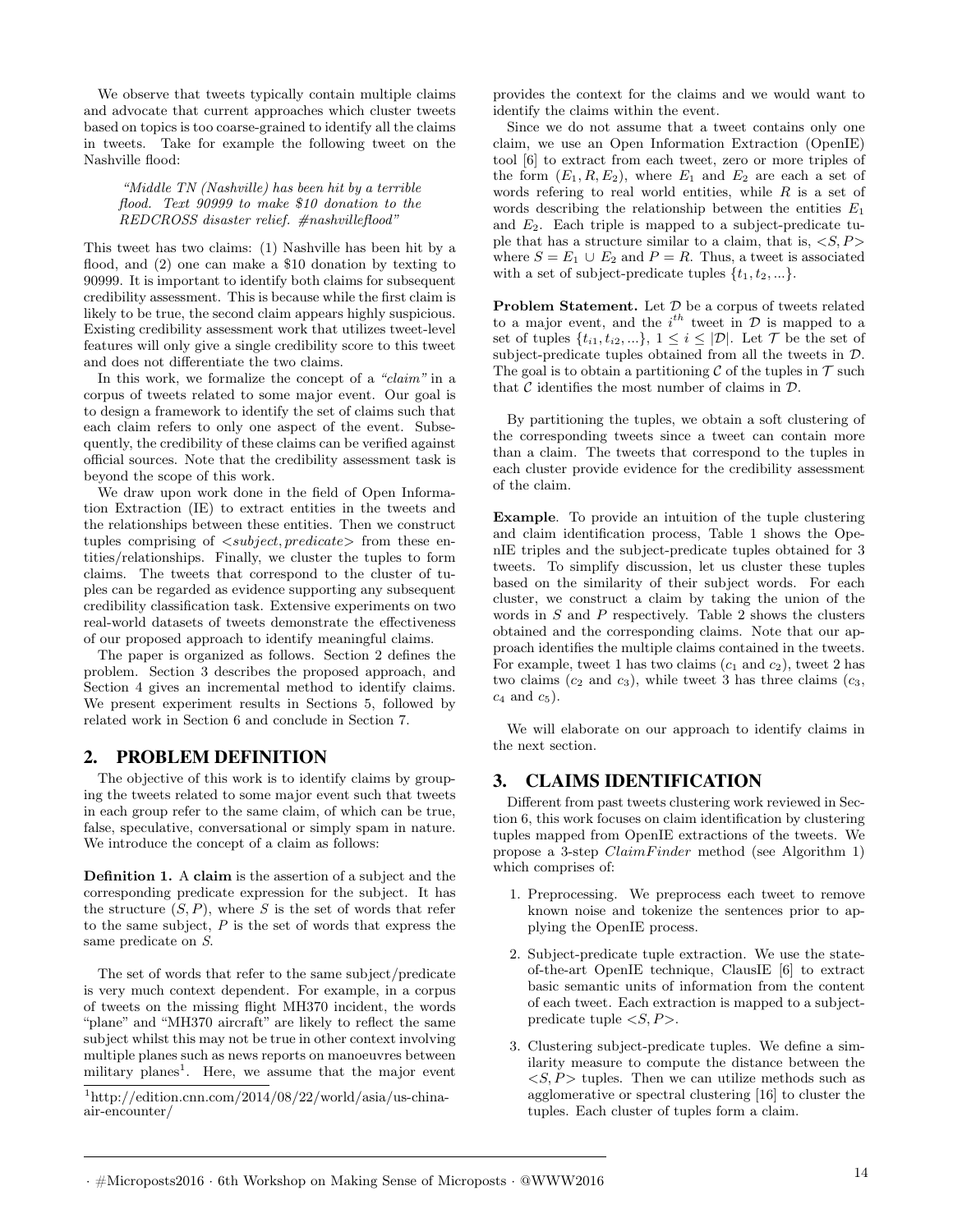|                | Tweet Content                                                                                                       | <b>Open IE Triples</b>                                                | Subject-Predicate Tuples                                                                                                                            |
|----------------|---------------------------------------------------------------------------------------------------------------------|-----------------------------------------------------------------------|-----------------------------------------------------------------------------------------------------------------------------------------------------|
|                | MAS CEO confirms SAR ops and says                                                                                   | (mas ceo, confirm, sar ops)                                           | $\langle \text{mas,ceo,sar,ops} \rangle, \{\text{confirm}\}\rangle$                                                                                 |
|                | airline is working to verify speculation that<br>the mh370 may have landed in Nanning.                              | (mh370, land, nanning)                                                | $\langle \{\text{mh370}, \text{nanning}\}, \{\text{land}\}\rangle$                                                                                  |
| $\overline{2}$ | MH370 landing safely in Nanming is pure<br>speculation. No distress signal or call was<br>received at all           | (mh370, land, nanning)<br>(distress signal call, receive)             | $\langle \{\text{mh370}, \text{nanning}\}, \{\text{land}\}\rangle$<br>$\langle \text{distress,signal,call}\rangle, \text{freeive}\rangle$           |
| 3              | So you want me to believe that mh370 has<br>crashed in water, Aussies found debris but<br>still no signals captured | (mh370, crash, water)<br>(aussie, found, debris)<br>(signal, capture) | $\{\text{mh370,water}\}, \{\text{crash}\}\$<br>$\langle \text{aussie,debris}\rangle, \text{found}\rangle$<br>$\langle$ signal}, $\langle$ capture}> |

|                   | Cluster of tuples                                                                          | Claim                                                       | Description              |
|-------------------|--------------------------------------------------------------------------------------------|-------------------------------------------------------------|--------------------------|
| C <sub>1</sub>    | $\langle \text{mas,ceo,sar,ops}\rangle$ , {confirm} > }                                    | $({\{mas,ceo,sar,ops\}, \{confirm\}})$                      | MAS CEO confirms SAR ops |
| c <sub>2</sub>    | $\left[ \langle \mathbf{mh}370, \text{nanning} \rangle, \{\mathbf{land}\}\rangle,$         | $({m1370, nanning, nanning}, {land})$                       | MH370 has landed in      |
|                   | $\langle \{\text{mh370}, \text{nanning}\}, \{\text{land}\} \rangle$                        |                                                             | Nanning/Nanming          |
| $c_3$             | $\{ \langle\{\text{distress}, \text{signal}, \text{call}\}, \{\text{receive}\}\rangle, \}$ | $({\text{distress,signal,call}}, {\text{receive,capture}})$ | Signal received/captured |
|                   | $\langle \{signal\}, \{capture\} \rangle$                                                  |                                                             |                          |
| $c_4$             | $\langle \{\text{mh370}, \text{water}\}, \{\text{crash}\}\rangle$                          | $({m1370, water}, {crash})$                                 | MH370 crashed in water   |
| $C_{\mathcal{D}}$ | $\{\text{aussie,debris}\}, \{\text{found}\} > \}$                                          | ({aussie, debris}, {found})                                 | Australia found debris   |

Table 2: Claims obtained by clustering the tuples in Table 1.

| Algorithm 1 $ClaimFinder$                                                                     |  |  |
|-----------------------------------------------------------------------------------------------|--|--|
| <b>Input:</b> corpus $D$ of tweets; number of clusters N                                      |  |  |
| <b>Output:</b> set $\mathcal C$ of clusters of tuples                                         |  |  |
| 1: $\mathcal{T} = \emptyset$ // initialise set of tuples                                      |  |  |
| 2: for $twt \in \mathcal{D}$ do                                                               |  |  |
| $\mathcal{F} = OpenIE(Preprocess(twt))$<br>3:                                                 |  |  |
| for triple $(E_1, R, E_2) \in \mathcal{F}$ do<br>4:                                           |  |  |
| $\mathcal{T} \leftarrow \mathcal{T} \cup \{ \langle E_1 \cup E_2 \rangle, R \rangle \}$<br>5: |  |  |
| 6:<br>end for                                                                                 |  |  |
| $7:$ end for                                                                                  |  |  |
| 8: $C \leftarrow Cluster(\mathcal{T}, N)$ // cluster the tuples                               |  |  |
| 9: return $\mathcal C$                                                                        |  |  |

We describe each step in the following subsections.

# 3.1 Preprocessing

This phase corresponds to the function Preprocess in Algorithm 1 line 3. We preprocess each tweet via a series of data cleaning operations to reduce the noise that may affect subsequent OpenIE extraction. These include removing "rt" keywords (which indicate retweet message), URLs, user mentions, emoticons, colons, quote marks and hashtags' "#" signs. The tweet content is tokenized using the twokenizer tool designed for Twitter content 2

#### 3.2 Subject-Predicate Tuple Extraction

After preprocessing the tweets, each sentence is subsequently fed to an OpenIE tool to generate a list of relation triples. This step corresponds to the OpenIE function call in Algorithm 1 Line 3.

We chose to use ClausIE, the state-of-the-art OpenIE technique in this work. ClausIE takes as input each sentence in a tweet and identifies the entities  $E_1$  and  $E_2$ , as well as their relationship R. The output is a triple  $(E_1, R, E_2)$ . Then each triple  $(E_1, R, E_2)$  is mapped to a subject-predicate tuple (Algorithm 1 Lines 4-5).

<sup>2</sup>http://www.cs.cmu.edu/˜ark/TweetNLP/

#### 3.3 Clustering Subject-Predicate Tuples

At this juncture, we have obtained a set  $\mathcal T$  of subjectpredicate tuples from the original corpus of tweets D. We use the popular Porter Stemmer [17] to stem the words in S and P, and filter the most frequent and infrequent words from the tuples.

We define the similarity between each pair of subjectpredicate tuples  $t_i = \langle S_i, P_i \rangle$  and  $t_j = \langle S_j, P_j \rangle$  as follows:

$$
similarity(t_i, t_j) = \left(w \cdot \frac{|S_i \cap S_j|}{|S_i \cup S_j|} + (1 - w) \cdot \frac{|P_i \cap P_j|}{|P_i \cup P_j|}\right)_{(1)}
$$

where w is a weight,  $0 \leq w \leq 1$ , which is empirically determined. Note that this similarity metric is based on the Jaccard index between sets from the respective tuples. This allows tuples comparison operations to be approximated and scaled up (see Section 4).

We can now apply existing clustering techniques to cluster the tuples in  $T$ . Here, we choose two commonly used methods, namely, agglomerative or spectral clustering in our evaluation. Agglomerative clustering is a bottom-up hierarchical clustering approach, which initializes each subjectpredicate tuple as a cluster by itself and successively merge the most similar pair of clusters at each step, till the specified number of clusters have been generated. Each cluster c is represented by a tuple  $t_c$  which is formed by taking the union of the respective  $S$  and  $P$  terms of the tuples in the cluster, that is,

$$
t_c = \langle S_1 \cup \cdots \cup S_n \rangle, \{ P_1 \cup \cdots \cup P_n \} \rangle \quad \forall \langle S_i, P_i \rangle \in c
$$

On the other hand, spectral clustering takes in a similarity matrix between all pairs of tuples and construct a Laplacian matrix. Then it performs an Eigen decomposition to obtain the top m eigenvectors, effectively reducing the dimensionality to  $m$ . Finally, we use k-means to cluster these eigenvectors to obtain the desired clusters.

The output of  $ClaimFinder$  is a set  $C$  of tuple clusters. This corresponds to Lines 8-9 in Algorithm 1. Each cluster corresponds to a claim. For each tuple in the cluster, we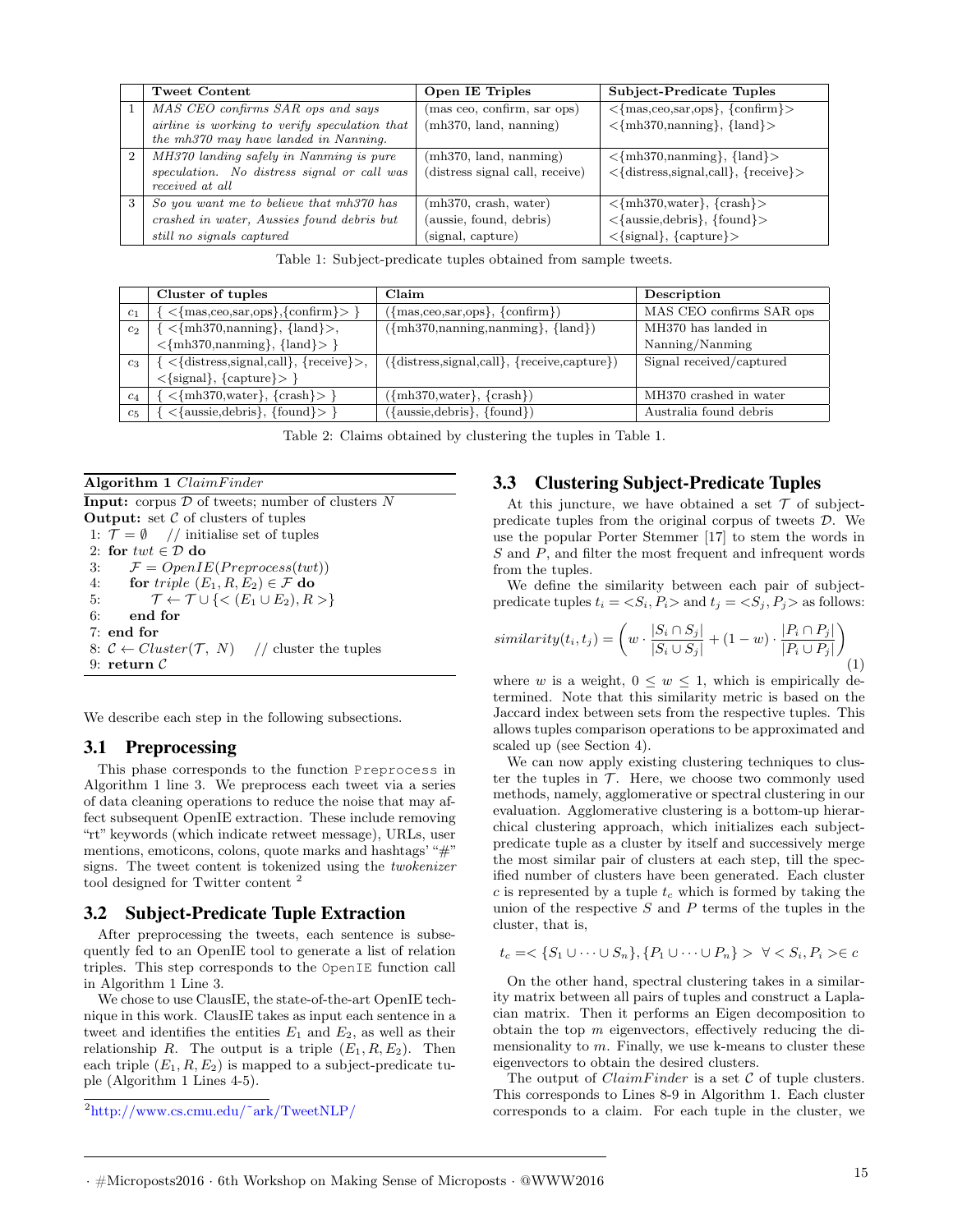can retrieve the corresponding tweets from which the tuple is derived. This forms a grouping of the tweets that can provide evidence to verify the credibility of the claim. Note that a tweet can belong to more than one grouping as it may contain multiple claims.

#### 4. INCREMENTAL APPROACH

Considering the streaming nature of the tweets, especially for ongoing controversial major events rife with the propagation of rumours, we also propose an incremental approach to quickly identify claims from incoming tweets. Algorithm 2 gives the details of the  $ClaimFinder^{INC}$  method.

Each incoming tweet is preprocessed and the tuples constructed as described in Sections 3.1 and 3.2. We create a set of empty buckets and assign a tuple to the bucket determined by a Locality Sensitive Hashing (LSH) function with MinHash (lines 2-6 of Algorithm 2). LSH allows us to quickly estimate the similarity between the set of subject and predicate words in the tuple and those in the bucket.

Let us first consider the subject term  $S$  in a tuple  $t$ . Since  $S$  is an arbitrary sized set of words, we choose its top  $n$ most frequent corpus words and apply m hash functions to this set of words  $S'$ . For each hash function  $h_i$ , we obtain the minimum hash value among the  $n$  words, denoted by  $min(h_i(S'))$ . With this, we form a vector

$$
(\ min(h_1(S')), \cdots, \ min(h_m(S')))
$$

Similarly, we form a second vector based on the predicate term P as

 $(min(h_1(P')), \cdots, min(h_m(P')))$ 

where  $P'$  is the set of top n most frequent words in P. These two vectors form the MinHash signature of a tuple.

Next, we apply LSH on the MinHash signatures. Tuples with similar subject and predicate terms will be hashed to the same bucket. This is because if there exist some word that is present in both sets  $S_i$  and  $S_j$ , then  $min(h(S_i)) =$  $min(h(S<sub>j</sub>)).$  This eliminates the need for performing pairwise similarity computation between a tuple from an incoming tweet and each cluster. The corresponding tuples whose MinHash signatures have been mapped to the same bucket are subsequently merged into a cluster by taking the union of their S and P terms respectively.

Our incremental approach provides a mechanism to readjust the clusters should the size of a cluster increases beyond some threshold (lines 7-15 of Algorithm 2). This is achieved by treating the cluster as a mini-corpus to be further partitioned via standard clustering methods based on the similarity measure defined in Equation 1. After the adjustment, a merging operation may be applied to re-group clusters to specified number of clusters.

# 5. PERFORMANCE STUDIES

We implement the proposed algorithms  $ClaimFinder$  and  $ClaimFinder^{ING}$  in Python, and carry out experiments on a 2.3 GHz CPU with 8 GB RAM running on Ubuntu 14.04.

Our concept of claims is based on subject-predicate tuples. We also compare with the following representations:

- tweet: full text of the tweet
- keywords: a bag-of-words containing nouns, verbs, hashtags and cardinal numbers present in a tweet. The

#### Algorithm 2  $ClaimFinder^{INC}$

Input: incoming tweet twt; split threshold thres

**Output:** set of buckets  $B = \{b_1, b_2, ...\}$ 

- 1:  $\mathcal{F} = OpenIE(Preprocess(twt))$
- 2: for  $triple \in \mathcal{F}$  do<br>3: extract  $\lt S, P$
- $\text{extract} < S, P$  > tuple from triple
- 4:  $i = LSH(MinHash(*S, P>)*)$
- 5:  $b_i \leftarrow b_i \cup \{  \}$
- 6: end for
- 7: if  $|b_i| \geq thres$  then
- 8: Split( $b_i$ ) into  $c_1$  and  $c_2$
- 9: Let  $t_{c1}$  and  $t_{c2}$  be the representative tuples of  $c_1$  and  $c_2$  respectively
- 10: Initialize  $b_i = \emptyset$
- 11:  $j = LSH(minHash(t_{c1}))$
- 12:  $b_j \leftarrow b_j \cup \{c_1\}$
- 13:  $k = LSH(minHash(t_{c2}))$
- 14:  $b_k \leftarrow b_k \cup \{c_2\}$

15: end if

Stanford POS tagger using a trained model for tweets [7] is used to identify these keywords.

• **ngrams**: set of  $n$  consecutive words in the tweet, ignoring stop words. We use  $n = 3$  as it has been shown to best capture the semantics in a tweet [1] generating 7,691 ngrams for the MH370 dataset and 3,998 ngrams for the Castillo dataset. Note that the similarity between a pair of ngrams is based on the Jaccard index (like Equation 1) rather than the fraction of overlapping tweets that contains both ngrams used in [1].

#### 5.1 Datasets

We try to identify the claims in the two real world datasets:

• MH370 Dataset. We crawled and collected tweets on the crash of Malaysian Airline MH370 in 2014 for our experiments. This event involve the mysterious disappearance of a Boeing 777 plane en route from Kuala Lumpur to Beijing on 8 March 2014. Perceived mishandling of the public communication of the situation created an unfortunate conducive environment for the proliferation of various rumours related to MH370 with sustained public interest in the status of the flight and the cause of the disappearance. Such rumours range from the absurd such as alien abduction to more plausible ones such as the plane's safe landing in China during the early stage of the crisis. The location of the plane and cause of the disappearance remains unknown today. The tweet corpus was collected using the keyword "MH370" via Twitter's REST API. In total, 510,433 tweets from 8 March to 9 April were collected.

We extracted a subset of tweets from the MH370 dataset using keywords of 6 known rumour and credible claims. Overall, 3,764 tweets have been identified and manually labeled with the corresponding claims. Table 3 gives the details. These claims form the ground truth.

• Castillo Dataset. We also obtain a subset of tweets with specific claims from 6 annotated topics in the Castillo dataset [5]. Table 4 shows 6 claims pertaining to President Obama. There are altogether 1,336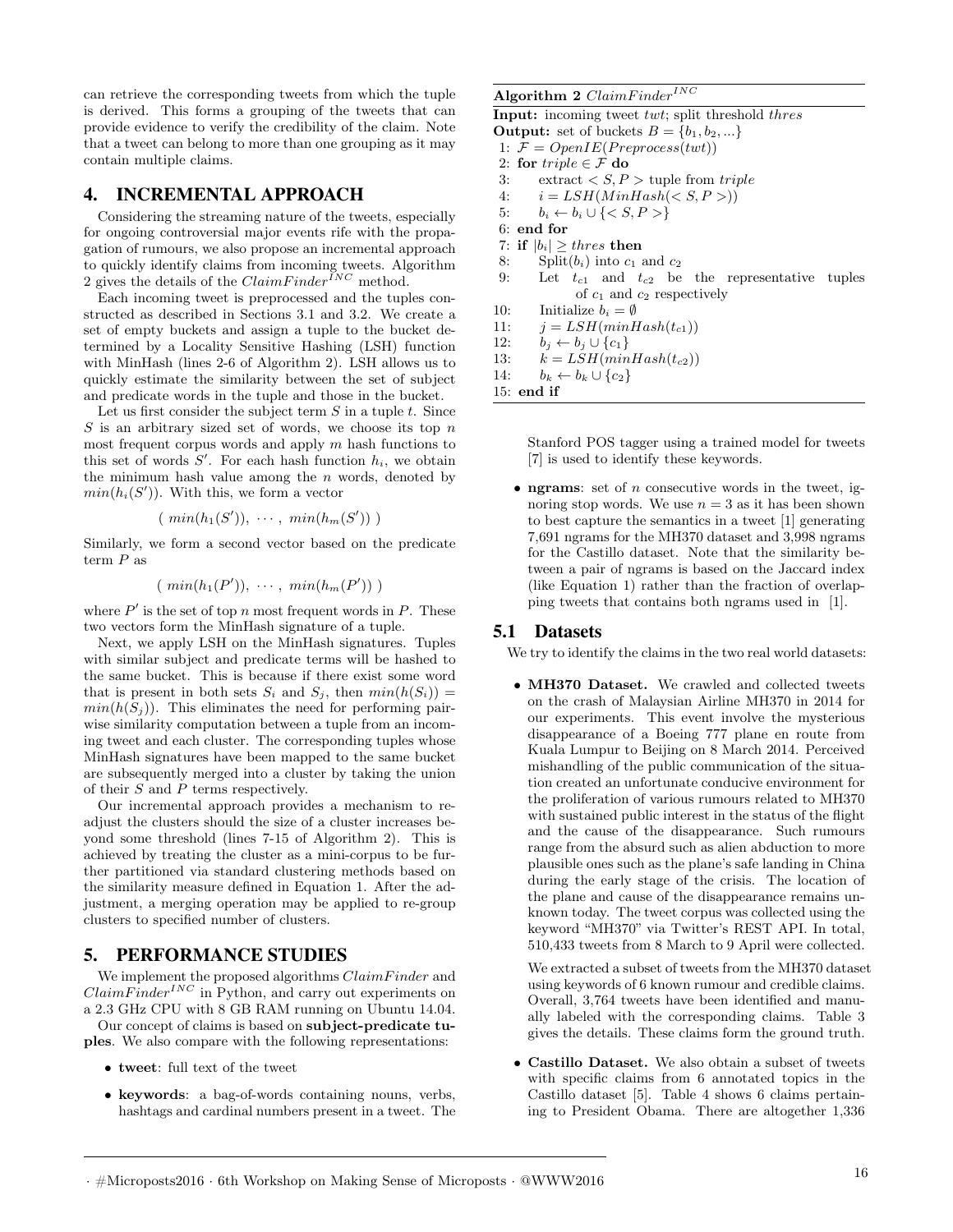| Claim          | Description               | $#$ tweets | $#$ unique |
|----------------|---------------------------|------------|------------|
|                |                           |            | tweets     |
| M1             | MH370 landed in Nanning   | 1393       | 271        |
| M <sub>2</sub> | Pilot commit suicide      | 312        | 242        |
| M <sub>3</sub> | Plane change course       | 203        | 78         |
| M4             | MH370 off course          | 1070       | 207        |
| M5             | Alien abduct MH370        | 538        | 398        |
| M6             | MH370 sighted in Maldives | 248        | 50         |

Table 3: Groundtruth claims in MH370 dataset.

| Claim             | Description                                                                        | $#$ tweets | $\#$ unique<br>tweets |
|-------------------|------------------------------------------------------------------------------------|------------|-----------------------|
| T <sub>269</sub>  | President Obama visiting the<br>Gulf of Mexico                                     | 168        | 85                    |
| T876              | President Obama sending<br>troops to the US-Mexico<br>border                       | 466        | 283                   |
| T <sub>1494</sub> | President Obama<br>prais-<br>ing/hailing lawmakers for a<br>bill                   | 48         | 39                    |
| T <sub>2370</sub> | President Obama signing the<br>bill related to border security                     | 212        | 104                   |
| T2384             | President Obama support-<br>ing/endorsing building of a<br>mosque near ground zero | 373        | 233                   |
| T2499             | President Obama is Muslim                                                          | 69         | 67                    |

Table 4: Groundtruth claims in Castillo dataset.

tweets, of which 811 are unique. Nomenclature of the claims follows that of the original annotated topics in [5], but with the prefix "T" instead of "TM" to indicate a filtered subset. We use these claims as ground truth.

#### 5.2 Evaluation Metric

We evaluate the performance of the algorithms based on the proportion of claims they are able to identify. Let G be the set of ground truth claims and  $D_g$  be the set of tweets corresponding to a claim  $g \in G$ . The output of our algorithm is a set of tuple clusters, denoted C, where each cluster  $c \in C$ refers to a claim. In other words, C is the set of claims identified by an algorithm. For each tuple cluster  $c \in C$ , we retrieve all the tweets associated with the tuples in  $c$ , denoted by  $D_c$ .

We define a match function to compute the fraction of tweets common in both  $D_c$  and  $D_g$  as follows:

$$
match(c,g) = \frac{2 \times |D_c \cap D_g|}{|D_c| + |D_g|}
$$
 (2)

Note that when C and G have identical sets of tweets, we have  $match(c, g) = 1$ . On the other hand, when C and G have totally different sets of tweets, then  $match(c, g) = 0$ . Given a claim c, we say that c sufficiently covers a ground truth claim g if  $match(c, g) \ge 0.8$ .

We introduce a metric called Coverage to measure the ability of a method to identify claims as follows:

$$
Coverage = \frac{|C_{match}|}{|G|} \tag{3}
$$

where  $C_{match} = \{ g \in G \mid \exists c \in C, match(c, g) \ge 0.8 \}$ 

The set  $C_{match}$  contains the ground truth claims that have been covered by some cluster in C.

#### 5.3 Performance of ClaimFinder

We have two versions of  $ClaimFinder$  depending on the clustering technique used.  $ClaimFinder(Agglomerative)$ implements the bottom-up agglomerative clustering in Line 8 of Algorithm 1, while  $ClaimFinder(Spectral)$  utilizes spectral clustering.

We run an initial set of experiments on each of the datasets to find the optimal settings for the parameters to achieve the best coverage results in Figures 2, 3 for  $ClaimFinder$ . These parameters are the input number of clusters N and the weight w in Equation 1 that controls the relative importance of the  $S$  and  $P$  terms when computing the similarity scores between tuples. For the MH370 dataset, we have  $N =$ 18 and  $w = 0.6$ , whereas for the Castillo dataset,  $N = 6$  and  $w = 0.8$ . In addition, words less than 3% or more than 30% of the number of tweets are filtered prior to clustering the MH370 dataset. For the smaller Castillo dataset, a higher minimum threshold of  $4\%$  is used. These thresholds are determined empirically based on the frequencies of words in the groundtruth claims.

Figures 2 and 3 show the coverage for *ClaimFinder* using the different representations and clustering techniques. Spectral clustering gives better performance in both datasets, while keywords and ngrams generally gives lower coverage regardless of the clustering techniques employed.

We observe that the proposed subject-predicate tuples consistently identify more claims in both datasets and argue that its effectiveness indicates merit in discriminating the entity and relation terms using different weights for the different types of terms. This is not possible using keywords or ngrams. In addition, it is not effective to discriminate between the subject and object entities obtained directly from the OpenIE triple due to the interchangeability of the positions of the entities in the sentence (e.g. plane abducted by alien vs alien abducts plane).

#### *5.3.1 Comparison with TwitterLDA*

TwitterLDA [23] is designed for identifying topics in tweets. These topics are used to cluster the tweets for credibility assessment. We compare the performance of TwitterLDA using various tweet representations, namely, full tweet, keywords, subject-predicate tuples.

In addition to the original TwitterLDA model, we also experimented with its variants using author pooling and temporal pooling. For the MH370 dataset, there are 3,764 tweets from 3,557 authors. These tweets are posted across a period of 15 days and thus, a daily (24 hour) time frame is chosen for its temporal pooling. For the Castillo dataset, there are 1,336 tweets from 1,100 authors, posted between 1 May to 20 August 2010. The longer timeframe motivates the use of a weekly (7 days) time frame for temporal pooling.

Implementation for the TwitterLDA based approaches is based on the publicly available code 3 , ran with default 100 iterations. TwitterLDA requires the number of topics as an input parameter. Our initial experiments show that the best performance is achieved when the number of topics is 12 for both datasets. We use this setting to obtain the coverage of the various TwitterLDA models.

<sup>3</sup>https://github.com/minghui/TwitterLDA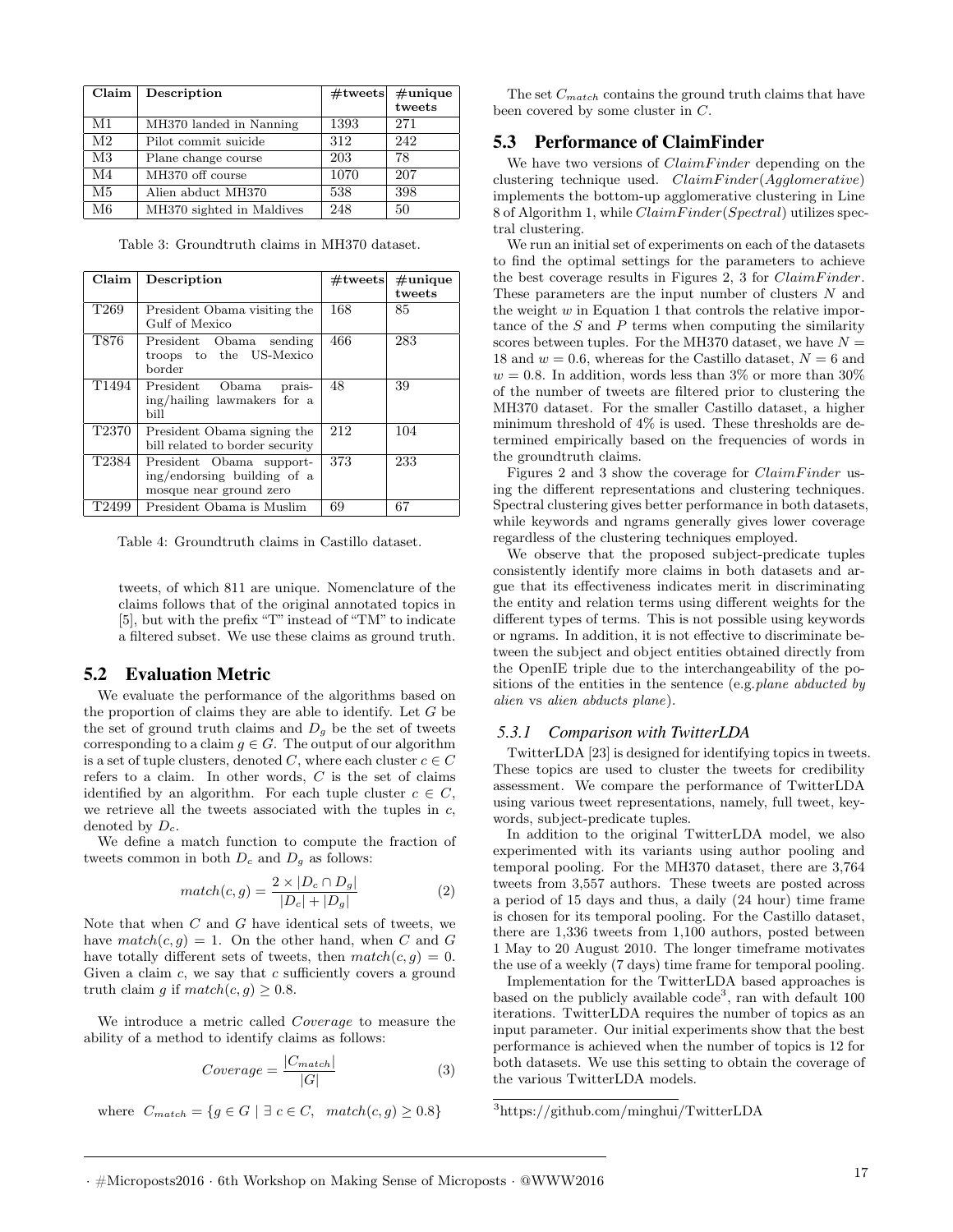











Figure 5: Performance of TwitterLDA (Castillo).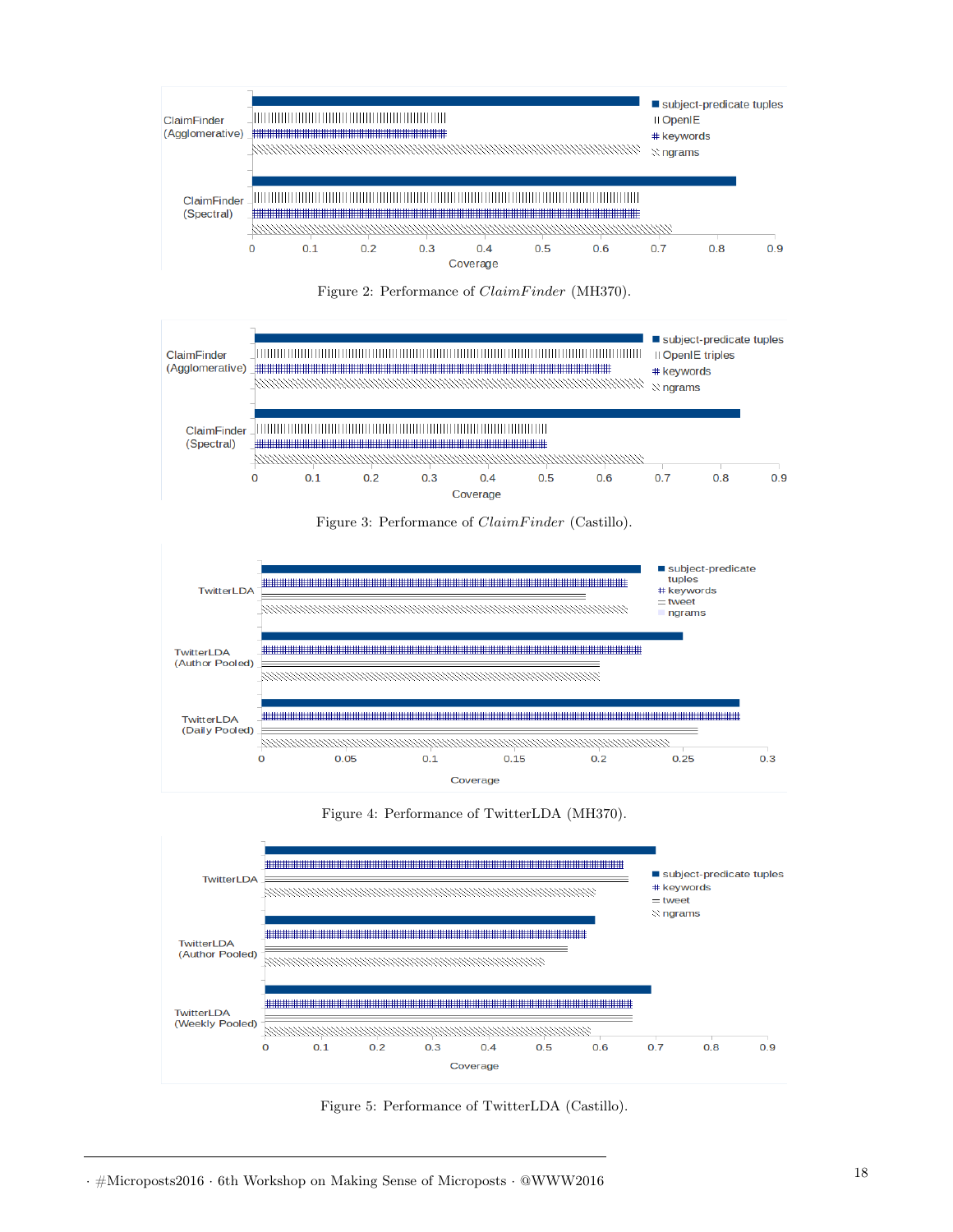Figures 4 and 5 show the results. We observe that using the subject-predicate tuples representation always achieves the best coverage regardless of the TwitterLDA models used. This indicates that the subject-predicate tuples are able to capture the underlying semantics of a claim.

Using keywords generally yields better coverage compared to using ngrams or the full text of the tweet. Using the full tweet results in relatively bad coverage indicating that when there are multiple claims in a tweet, some of these claims may be missed.

Overall, the best performance is obtained when the proposed subject-predicate tuples is used in conjunction with TwitterLDA(Weekly Pooled). This is because there is a temporal correlation among the claims, that is, posts containing the same claims are likely to be sent within similar time windows. In contrast, TwitterLDA(Author Pooled) does not perform well due to the low tweet-to-author ratio for both datasets.

When we compare the coverage of the best performing variant of TwitterLDA, i.e. TwitterLDA(Weekly Pooled) in Figures 4 and 5, and the best performing  $ClaimFinder$ version, i.e.  $ClaimFinder(Spectral)$  with subject-predicate tuples, we see that the latter significantly increases the number of claims identified in both datasets. We note that the MH370 dataset is noisier (more diverse set of words) than the Castillo dataset and believe that the larger improvement for the former is simply an indication of the weakness of TwitterLDA in dealing with the noise.

#### 5.4 Effectiveness of ClaimFinder

As a case study on the effectiveness of the proposed claim identification approach, we retrieve the sets of subject-predicate tuples in the cluster that match some ground truth claim, as well as their corresponding tweets.

The identified claims and sample tweets obtained using  $ClaimFinder(Spectral)$  are shown in Tables 5 and 6 for the MH370 and Castillo dataset respectively. We see that the tweets retrieved based on the clusters by *ClaimFinder* closely match the description of the ground truth claim, indicating that the subject-predicate tuples are able to capture the semantics of a claim.

# 5.5 Scalability of ClaimFinder<sup>INC</sup>

Finally, we evaluate the scalability of the proposed incremental method  $ClaimFinder^{INC}$  to identify claims.

We use 100 hash functions to generate the MinHash values, and spectral clustering for the splitting and merging operations. There are two parameters in  $ClaimFinder^{ING}$ , namely the number of LSH vectors and the threshold to split a cluster. We use 50 LSH vectors for both the MH370 and Castillo datasets. The split threshold is 10 and 30 tuples for MH370 and Castillo dataset respectively.

Figure 6 shows the runtime of  $ClaimFinder^{INC}$  compared to *ClaimFinder* (in log scale) under spectral clustering and *ClaimFinder* under agglomerative clustering. We observe  $ClaimFinder^{INC}$  is several orders of magnitude faster than both versions of  $ClaimFinder$  and remains scalable as the number of tweets increases.

| Groundtruth<br>claim               | Sample tweets                                                                                                                                       |
|------------------------------------|-----------------------------------------------------------------------------------------------------------------------------------------------------|
| M5<br>abduct<br>Alien<br>MH370     | CNN has yet to rule out the theory that<br>MH370 was abducted by aliens.<br>Muldar,<br>where are you?                                               |
|                                    | The $\#MH370$ was abducted by aliens? How<br>come?                                                                                                  |
|                                    | Rumors: Malaysia Airline MH370 Abducted<br>by Aliens? - News - Bubblews                                                                             |
|                                    | What if the plane is abducted by the aliens?<br>$\#MH370$ if a mysterious island (Lost) can<br>happen, so does an alien spaceship.                  |
|                                    | Has somebody floated alien abduction theory<br>for MH370?                                                                                           |
| M6<br>MH370 sighted in<br>Maldives | BREAKING: Malaysia transport minister<br>says reports of missing plane sighted over<br>Maldives are untrue                                          |
|                                    | Minister: Maldives says it's not true that the<br>plane was sighted in its airspace $\#MH370$                                                       |
|                                    | MH370: Reports that plane sighted in $\#$ Mal-<br>dives not true                                                                                    |
|                                    | RT Yahoo_MY: Plane sighted in Maldives?<br>Not true, says Hishammuddin                                                                              |
|                                    | RT TODAYonline: #MH370 press con: Re-<br>ports of plane sighted at Maldives are not<br>true; forensic work underway to look at data<br>deleted from |

Table 5: Sample claims found in MH370 dataset.

| Groundtruth<br>claim                                     | Sample tweets                                                                                                                                 |
|----------------------------------------------------------|-----------------------------------------------------------------------------------------------------------------------------------------------|
| T <sub>269</sub><br>President Obama<br>visiting the Gulf | President Obama will visit the Gulf of Mexico<br>in the next 48 hours to check out the oil spill<br>and response, per a White House official. |
| of Mexico                                                | RT @CNN: President Obama will visit the<br>Gulf of Mexico in the next 48 hours to check<br>out the oil spill and response.                    |
|                                                          | President Obama to visit Gulf of Mexico re-<br>gion in next 48 hours to check oil spill re-<br>sponse, White House says.                      |
|                                                          | RT @GWPStudio: President Obama to visit<br>site of oil spill in the Gulf of Mexico in next<br>48 hours http://bit.ly/cZ0q73 #oilspill         |
|                                                          | RT @CNN: Just in: President Barack Obama<br>will visit the Gulf of Mexico oil spill area on<br>Sunday morning.                                |
| T2384<br>President Obama<br>supports building            | RT @croedemeierAP: WASHINGTON (AP)<br>- President Obama supports allowing mosque<br>to be built near ground zero in Manhattan.                |
| of a mosque near<br>ground zero                          | President Obama supports allowing mosque<br>to be built near ground zero                                                                      |
|                                                          | Obama backs Mosque near ground zero (AP):<br>AP - President Barack Obama on Friday<br>forcefully endorsed building                            |
|                                                          | President Obama backs<br>Breaking news:<br>mosque near ground zero                                                                            |
|                                                          | Looks interesting: Obama backs mosque near<br>ground zero: President                                                                          |
|                                                          | Obama threw his support behind a controver-<br>sial p                                                                                         |

Table 6: Sample claims found in Castillo dataset.